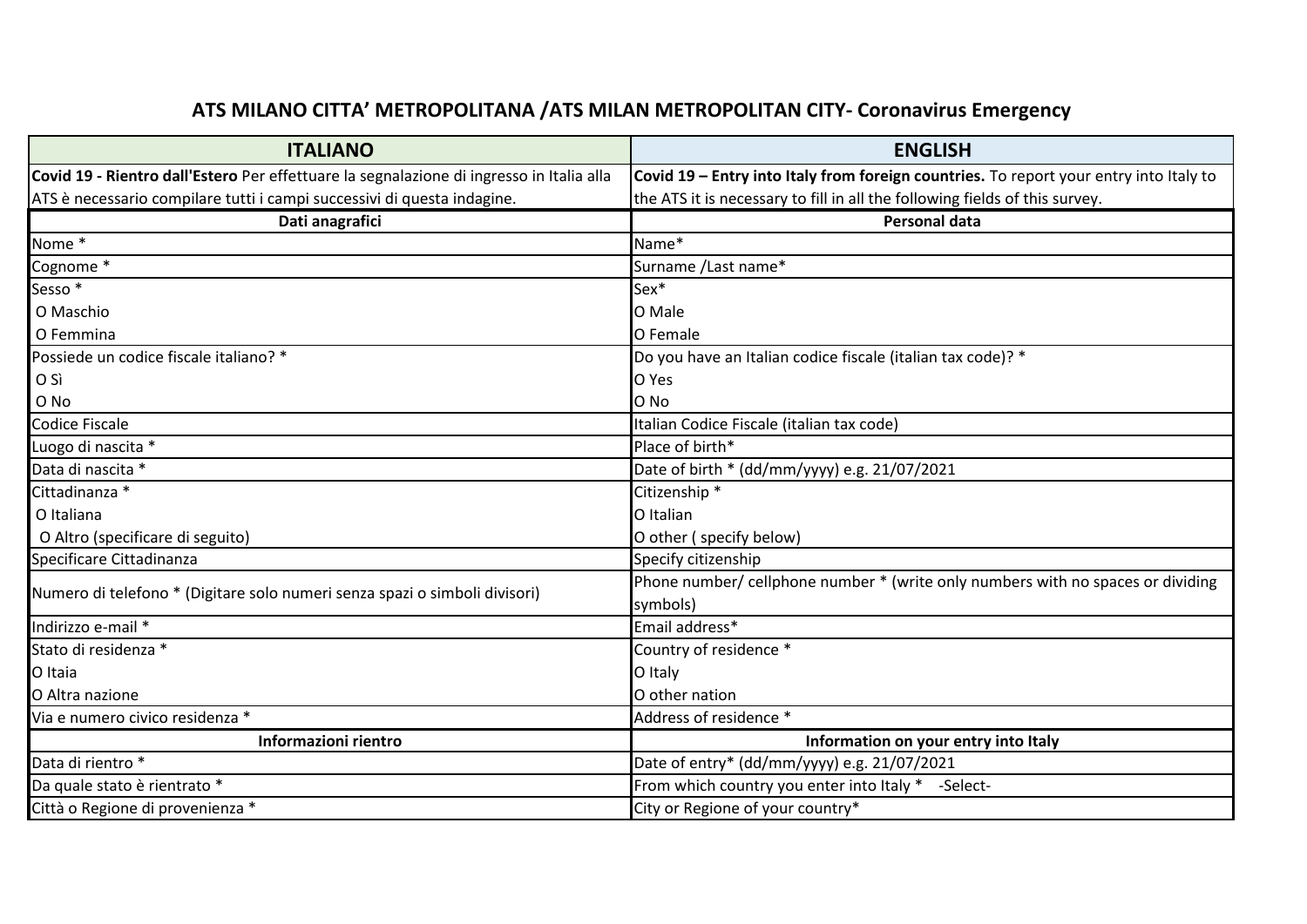| Provincia domicilio al rientro *                                                                                                                            | Province where you stay in Italy *                                                                                                               |
|-------------------------------------------------------------------------------------------------------------------------------------------------------------|--------------------------------------------------------------------------------------------------------------------------------------------------|
| O Lodi                                                                                                                                                      | O Lodi                                                                                                                                           |
| O Milano                                                                                                                                                    | O Milan                                                                                                                                          |
| Via e n.civico domicilio al rientro                                                                                                                         | Indicate full Address of where you stay in Italy                                                                                                 |
| Numero di telefono per comunicazioni in periodo di isolamento o per altre                                                                                   | Phone number for communication during the time/period of isolation or for other                                                                  |
| comunicazioni importanti (Digitare solo numeri senza spazi o simboli divisori)                                                                              | important communication (write only numbers with no spaces or dividing symbols)                                                                  |
| Hai da allegare uno dei seguenti documenti? *                                                                                                               | Do you have any following document to be attached? *                                                                                             |
| Per ingressi da paesi presenti nell'elenco C, Canada, Giappone e Stati Uniti d'America:                                                                     | For entry in Italy from the countries in the list C (European Countries), Canada, Japan<br>and USA:                                              |
| Attestazione del completamento del ciclo vaccinale anti-SARS-CoV-2 da almeno 14<br>giorni                                                                   | Certificate of complete vaccination of anti -SARS_CoV-2 for at least 14 days                                                                     |
| Documentazione di avvenuta guarigione da Covid-19, con contestuale cessazione<br>dell'isolamento                                                            | Documentation of sucessful healing from Covid 19 with simultaneous termination<br>of isolation.                                                  |
| Referto di effettuazione, nelle 48 ore antecedenti all'ingresso in Italia, di test<br>antigenico rapido o molecolare con esito negativo al virus SARS-CoV-2 | Report of rapid or PCR or molecular antigen test taken within 48 hours before entry<br>into Italy with negative result against SARS- CoV-2 virus |
| Per ingressi da altri paesi:                                                                                                                                | For entry in Italy from other countries:                                                                                                         |
| Referto di effettuazione, nelle 72 ore antecedenti all'ingresso in Italia, di test                                                                          | Report of rapid or PCR or molecular antigen test taken within 72 hours before entry                                                              |
| antigenico rapido o molecolare con esito negativo al virus SARS-CoV-2                                                                                       | into Italy with negative result against SARS- CoV-2 virus                                                                                        |
| O No                                                                                                                                                        | O No                                                                                                                                             |
| O Sì                                                                                                                                                        | O Yes                                                                                                                                            |
| Nei 14 giorni che precedono la data del tuo ingresso in Italia hai soggiornato in un                                                                        | Within the last 14 days before the date of your arrival in Italy, did you stay in another                                                        |
| altro Stato estero diverso da quello da cui provieni? (Es. entro in Italia il 16 dicembre                                                                   | country different from the country of your origin? (e.g. entry into Italy on 16                                                                  |
| dalla Francia, ma sono arrivato in Francia dagli Stati Uniti il 2 dicembre 2020 o nei                                                                       | December from France, but you arrived in France from USA on 2 December 2020 or                                                                   |
| giorni successivi)                                                                                                                                          | the day after)                                                                                                                                   |
| O No                                                                                                                                                        | O No                                                                                                                                             |
| O Sì (Specificare dove)                                                                                                                                     | O Yes (specify where)                                                                                                                            |
| Specificare dove                                                                                                                                            | Specify where                                                                                                                                    |
| Motivo del rientro *                                                                                                                                        | Reason of entry into Italy*                                                                                                                      |
| 1) rientro al proprio domicilio, abitazione o residenza (nota 2)                                                                                            | 1) return to your place, home or residence (note 2)                                                                                              |
| 2) motivi di salute                                                                                                                                         | 2) health issue                                                                                                                                  |
| 3) assoluta urgenza                                                                                                                                         | 3) absolute urgency                                                                                                                              |